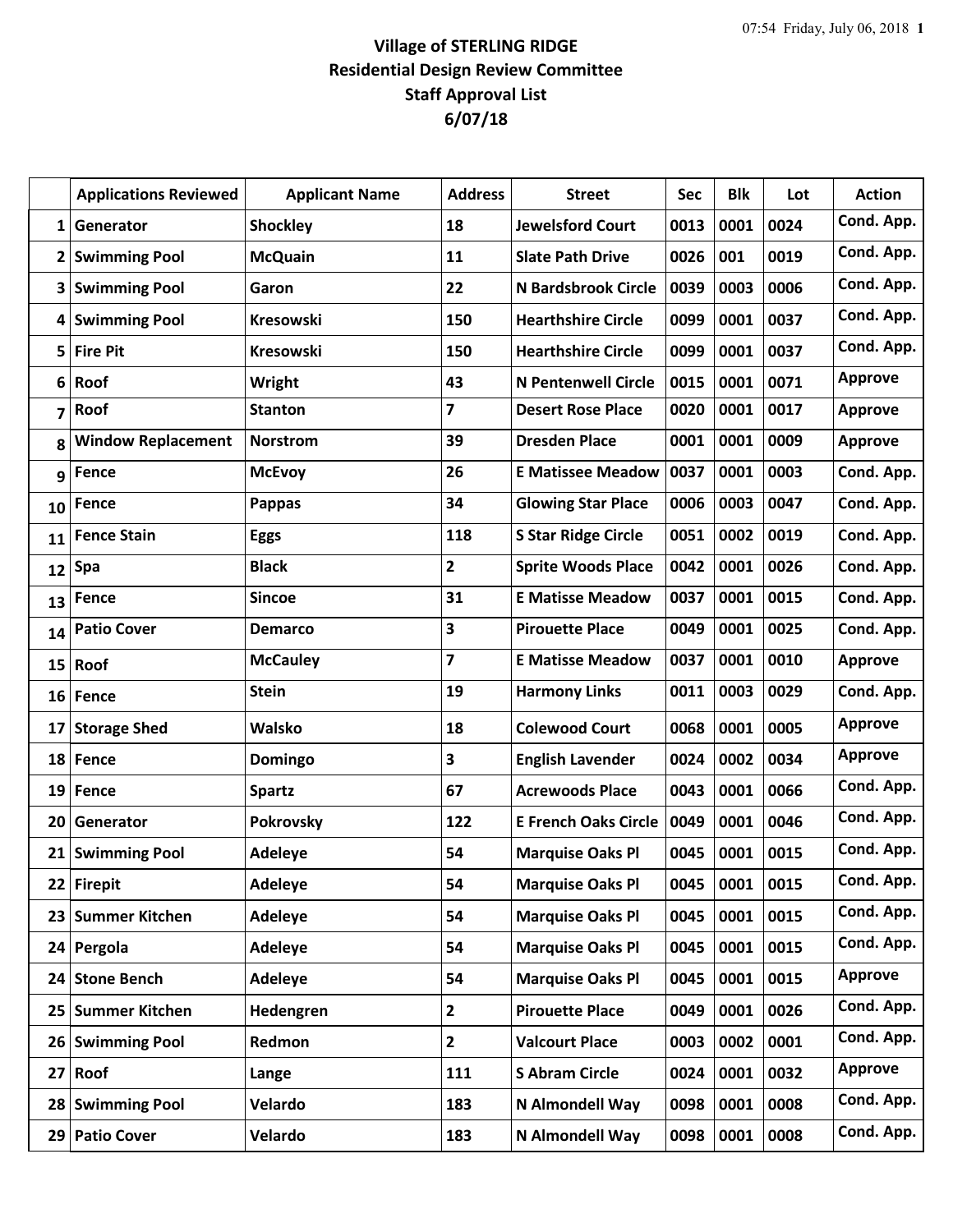## **Village of STERLING RIDGE Residential Design Review Committee Staff Approval List 6/07/18**

| 30 | <b>Summer Kitchen</b> | Velardo                    | 183            | N Almondell Way                | 0098 | 0001 | 0008 | Cond. App.     |
|----|-----------------------|----------------------------|----------------|--------------------------------|------|------|------|----------------|
|    | 31 Fence              | Ayre                       | 15             | <b>Carmeline Drive</b>         | 0025 | 0001 | 0067 | <b>Approve</b> |
| 32 | <b>Trampoline</b>     | <b>McQuain</b>             | 11             | <b>Slate Path Drive</b>        | 0026 | 0001 | 0019 | Cond. App.     |
| 33 | <b>Play Structure</b> | <b>McQuain</b>             | 11             | <b>Slate Path Drive</b>        | 0026 | 0001 | 0019 | Cond. App.     |
| 34 | Fence                 | Craig                      | 22             | <b>Angel Dove Place</b>        | 0006 | 0003 | 0030 | Cond. App.     |
| 35 | <b>Trampoline</b>     | <b>Pokrovsky</b>           | 122            | <b>E. French Oaks</b>          | 0049 | 0001 | 0046 | Cond. App.     |
| 36 | <b>Play Structure</b> | <b>Pokrovsky</b>           | 122            | <b>E. French Oaks</b>          | 0049 | 0001 | 0046 | Cond. App.     |
| 37 | Fence                 | <b>Pokrovsky</b>           | 122            | <b>E. French Oaks</b>          | 0049 | 0001 | 0046 | Cond. App.     |
| 38 | Roof                  | <b>Meyer</b>               | 26             | <b>Regan Court</b>             | 0054 | 0001 | 0023 | <b>Approve</b> |
| 39 | Fence                 | Ramos                      | 7              | <b>East Montfair Blvd</b>      | 0068 | 0004 | 0012 | Cond. App.     |
| 40 | <b>Tree Removal</b>   | <b>Harper</b>              | 19             | <b>Silver Maple Place</b>      | 0003 | 0001 | 0017 | <b>Approve</b> |
| 41 | Patio                 | <b>Kurzy</b>               | 42             | <b>W Artist Grove</b><br>Place | 0021 | 0001 | 0066 | <b>Approve</b> |
| 42 | Fence                 | <b>McCabe</b>              | 23             | <b>Glowing Star Place</b>      | 0006 | 0003 | 0044 | <b>Approve</b> |
| 43 | Roof                  | Kaligotla                  | 95             | <b>Cezanne Woods Pl</b>        | 0021 | 0001 | 0117 | <b>Approve</b> |
| 44 | <b>Fence</b>          | <b>Adeleye</b>             | 54             | <b>Marquise Oaks Pl</b>        | 0045 | 0001 | 0015 | Cond. App.     |
| 45 | <b>Wood Deck</b>      | <b>Black</b>               | $\overline{2}$ | <b>Sprite Woods Place</b>      | 0042 | 0001 | 0026 | <b>Approve</b> |
| 46 | Fence                 | <b>Mueller</b>             | 102            | <b>S Bardsbrook Circle</b>     | 0039 | 0001 | 0003 | Cond. App.     |
| 47 | <b>Swimming Pool</b>  | Aleksenko                  | 23             | <b>Archer Oaks Place</b>       | 0029 | 0003 | 0031 | Cond. App.     |
| 48 | <b>Fence</b>          | Aleksenko                  | 23             | <b>Archer Oaks Place</b>       | 0029 | 0003 | 0031 | Cond. App.     |
| 49 | Fence                 | Lee                        | 18             | <b>Angel Dove Place</b>        | 0006 | 0003 | 0031 | Cond. App.     |
| 50 | <b>Front Door</b>     | Vanderkam                  | 11             | <b>English Heather Pl</b>      | 0003 | 0001 | 0066 | <b>Approve</b> |
| 51 | Fence                 | <b>Knaebel</b>             | 55             | <b>Degas Park Drive</b>        | 0021 | 0001 | 0093 | Cond. App.     |
| 52 | Fence                 | <b>Hager</b>               | 26             | <b>N Seasons Trace</b>         | 0019 | 0002 | 0004 | Cond. App.     |
| 53 | <b>Tree Removal</b>   | <b>Wolff</b>               | 6              | <b>Harbinger Court</b>         | 0073 | 0002 | 0014 | Cond. App.     |
| 54 | <b>Room Addition</b>  | Each                       | 15             | N French Oaks Place            | 0049 | 0002 | 0004 | Cond. App.     |
| 55 | <b>Summer Kitchen</b> | <b>CG&amp;A Properties</b> | 15             | <b>Galway Place</b>            | 0001 | 0001 | 0065 | Cond. App.     |
| 56 | Walkway               | <b>CG&amp;A Properties</b> | 15             | <b>Galway Place</b>            | 0001 | 0001 | 0065 | Cond. App.     |
| 57 | <b>Tree Removal</b>   | <b>Morales</b>             | 58             | <b>Oriel Oaks Court</b>        | 0062 | 0001 | 0022 | Cond. App.     |
| 58 | <b>Trampoline</b>     | <b>Morales</b>             | 58             | <b>Oriel Oaks Court</b>        | 0062 | 0001 | 0022 | Cond. App.     |
| 59 | <b>Color Change</b>   | Schlembach                 | 70             | W Montfair Blvd                | 0074 | 0003 | 0011 | <b>Approve</b> |
| 60 | <b>Storage Shed</b>   | <b>Kurzy</b>               | 42             | W Artist Grove Pl              | 0021 | 0001 | 0066 | <b>Approve</b> |